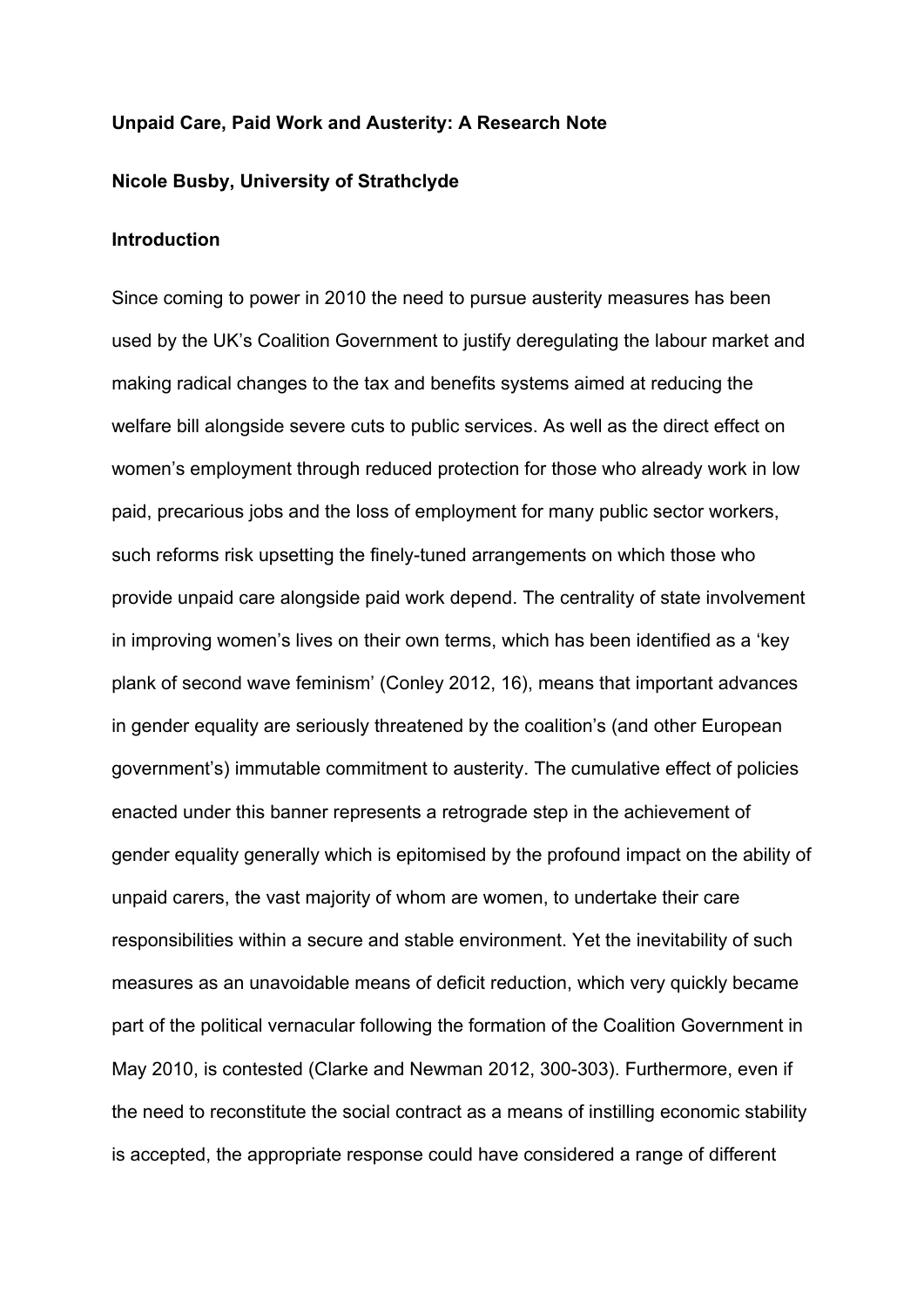choices and utilised a more inclusive decision-making process with more emphasis on meaningful consultation and public consent in place of the exclusive route taken by what is, after all, a Coalition government.

In this research note I consider the impact of recent reforms on the reconciliation of paid employment and the provision of care. My objective is to bring together a range of sources which provide evidence of the particular effects of the austerity agenda on women's, and thus carers', lives and to contrast this evidence with some of the political rhetoric surrounding austerity by quoting directly from speeches made by key members of the government. Through this approach I will provide a critique of the current reforms which questions the conceptualisation of unpaid care within the austerity agenda and the characterisation, articulated by government and reinforced by the media, of those who rely on welfare support as a means of providing for themselves and their dependents as irresponsible and feckless. I conclude by considering the identification of an appropriate feminist response to the austerity agenda which, as well as questioning the very foundations on which that agenda is founded should guard against the reduction in and reversal of gains made in gender equality on the grounds of political ideology.

# **Notions of Responsibility and Interconnectedness**

Although based ostensibly on rational economic reasoning and underpinned by the values of "freedom, fairness and responsibility" and the idea that "we are all in this together, and we will get through this together" (Cameron. 2010), the austerity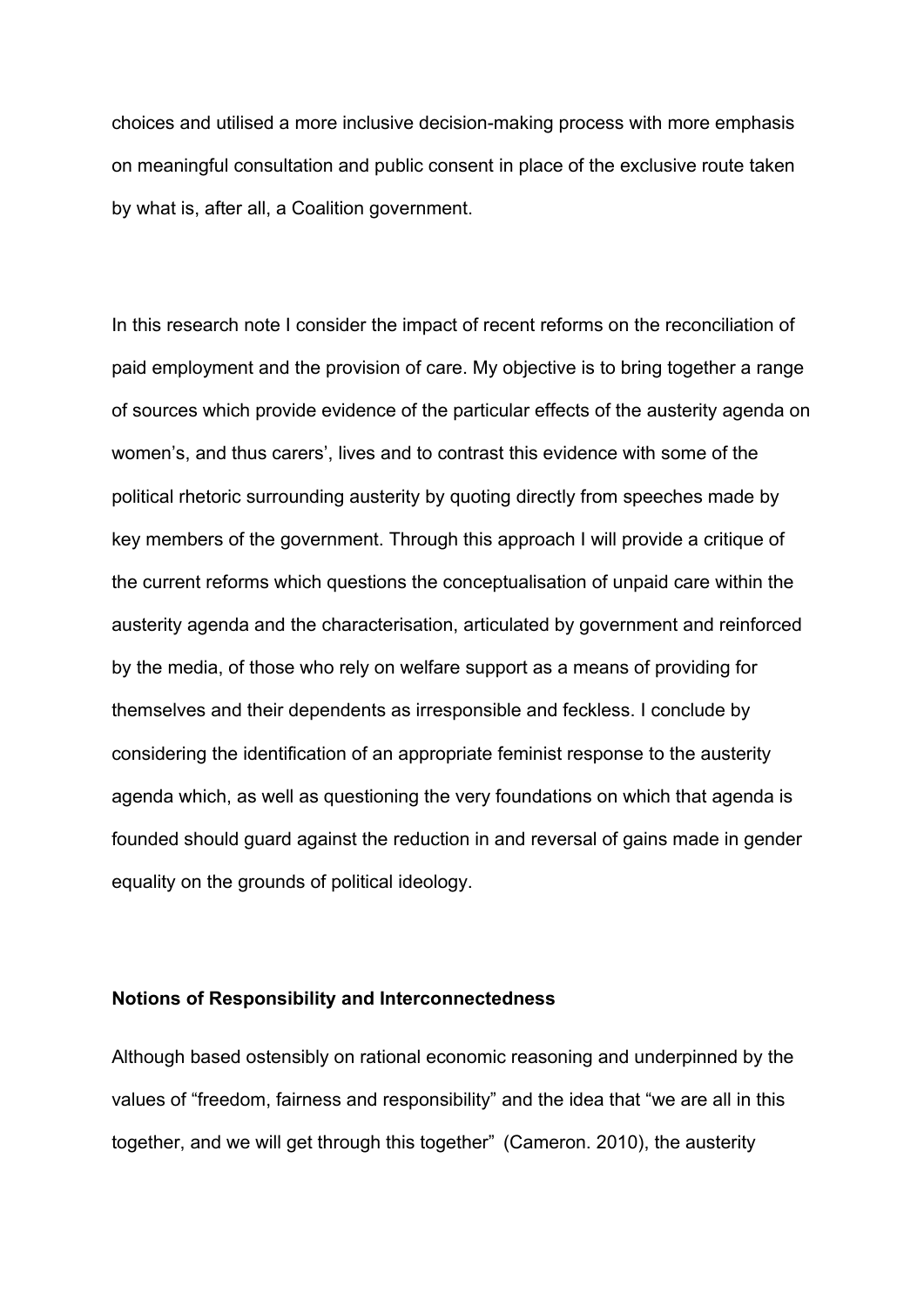agenda and the many policy initiatives perpetrated in its name can be seen to provide a sharp contrast with notions of solidarity, shared responsibility and interconnectedness. Evident in the political rhetoric is a lack of concern and respect for relationships based on care, whether for children or adults. The circumstances within which such relationships are formed are diverse and certainly reach far beyond the traditional confines of the 'nuclear family' or its extended form to encompass relationships forged on bonds of friendship, neighbourhood and community.

My analysis focuses on the impacts of austerity on those individuals who combine unpaid care with paid work. This is not because I am seeking to exclude carers who do not or cannot undertake paid work alongside their care commitments or that I consider them as less worthy subjects of labour law than those who undertake paid work but rather because I want to explore the government's attempts to rebalance the relationship between paid work and welfare. I argue that this specific seam of policy is predicated on a particular ideology that relies on a number of assumptions about the nature and purpose of care. Such assumptions, although neutral on their face, are actually deeply gendered and perpetuate a certain world view that is both ideologically damaging for carers - and by implication women - and those for whom they care and which can be shown to breach current equality legislation. However, simply arguing that current measures pursued in the name of austerity amount to sex discrimination is not enough if we want to rebalance women's and men's relationship with unpaid care and paid work whilst ensuring that the former acquires a political value commensurate with its social and economic contribution. Such an endeavour requires the current conceptualisation of care which underpins the legal and policy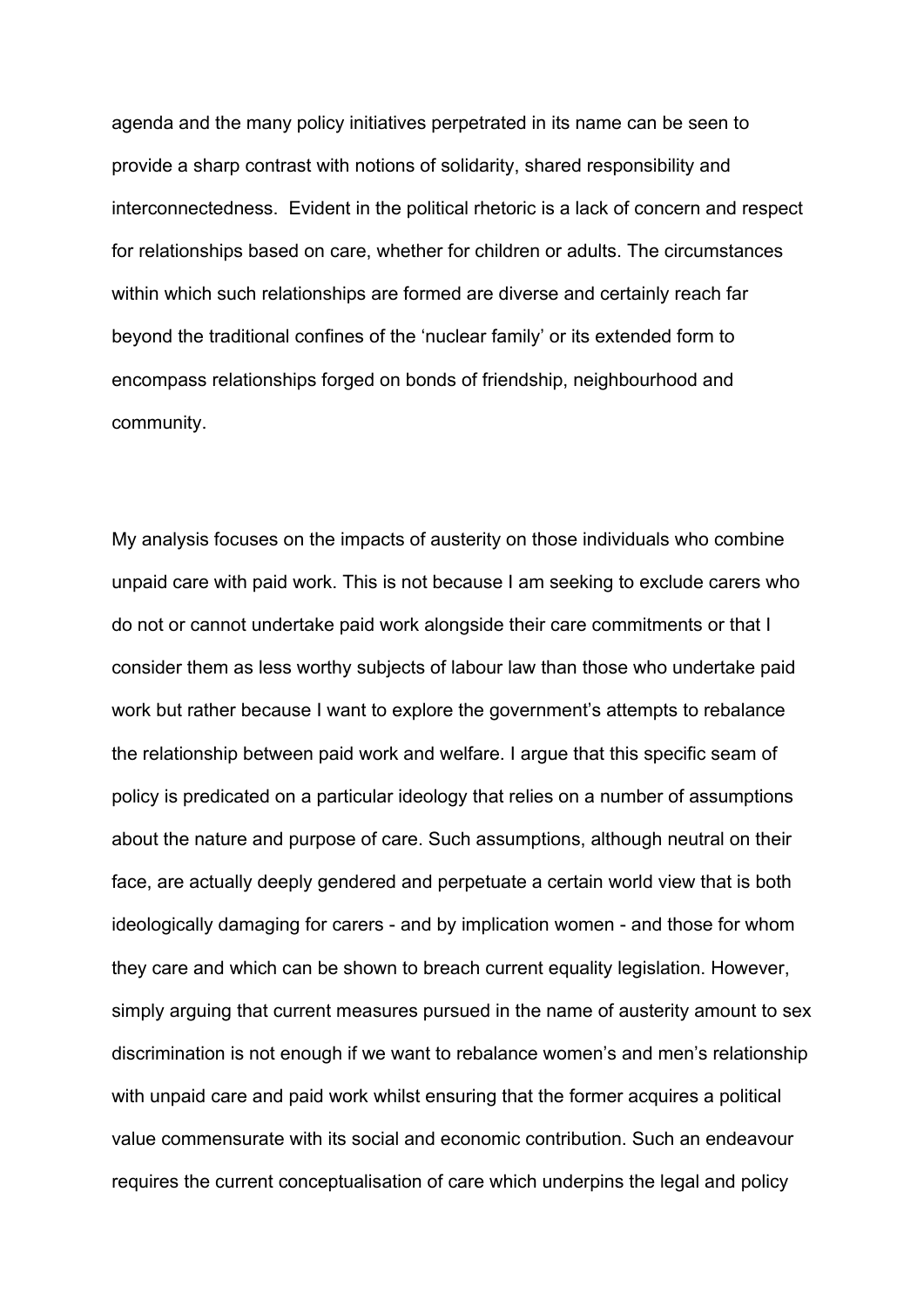frameworks relevant to labour law, taxation and welfare to be reformulated to take account of what a relationship of care actually entail on the part of the carer, extending from its affective dimension - by which we are all bound together in mutual ties of love and affection - to its less profound, more mundane but equally crucial and demanding task-centred dimension usefully categorised as 'body work', which incorporates the cleaning, the feeding, the assistance with bodily functions and the administration of medication.

The task of seeking to reconceptualise care within political consciousness and resulting policy is certainly not a new endeavour for feminists who, from the early days of the first wave sought to embed notions of solidarity and interdependence as key values which underpinned the movement's central political ideals and which were evidenced by our lifestyle choices. I will return to the question of how feminism should respond to what has been identified as a neoliberal subversion of its ideals (Fraser 2013) towards the end of the paper. First, I will consider the range of measures that are having a particularly damaging effect on carers. The focus is on the direct withdrawal or reduction of legal protections and also those measures that have an indirect impact on care arrangements generally.

# **Careless Carers**

Despite the Prime Minister's assurance that cuts to public expenditure will be made "…in a way that protects the poorest and most vulnerable in our society; in a way that unites our country rather than divides it; in a way that demonstrates that we're all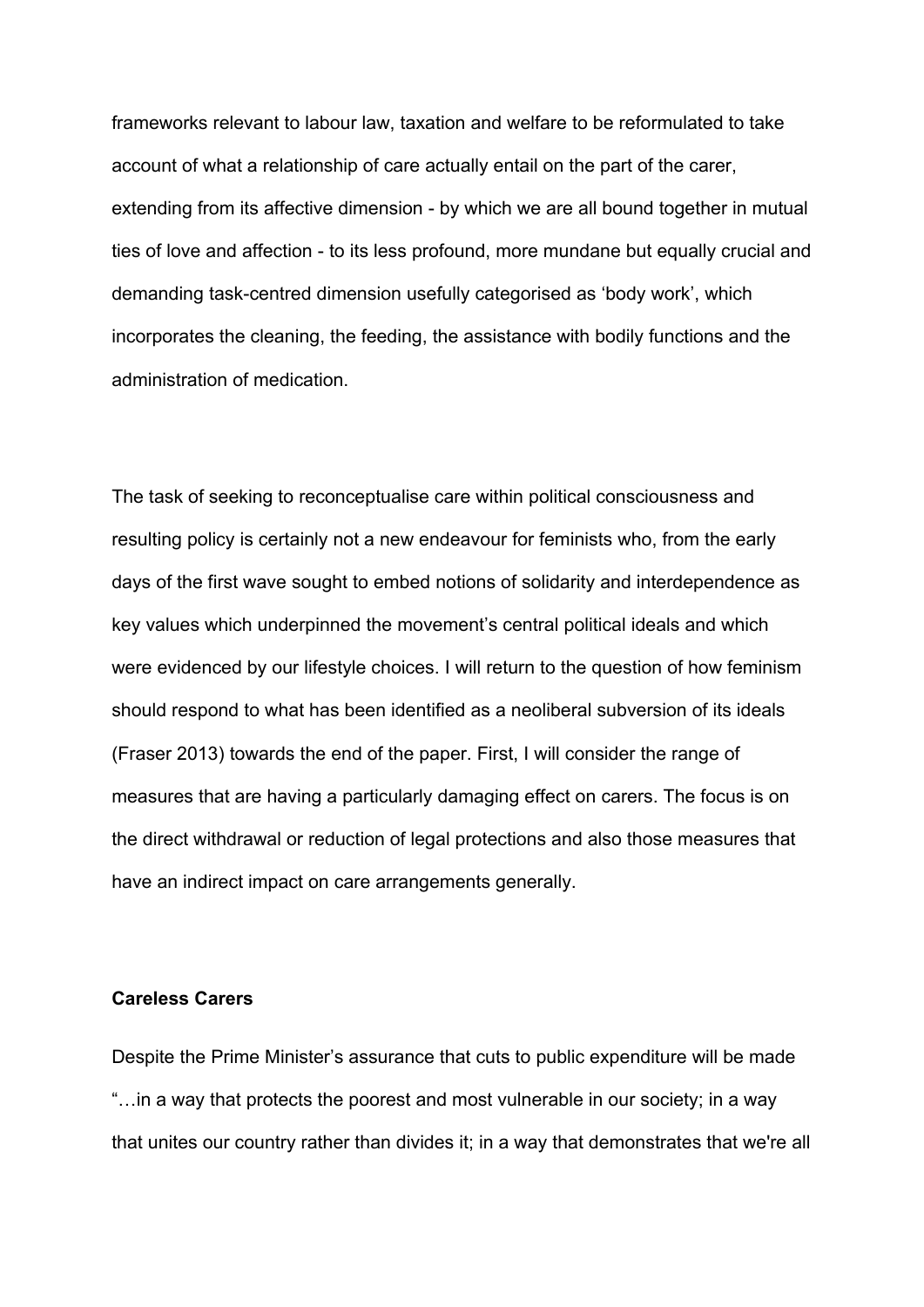in this together.." (Cameron 2010), changes to labour market regulation and the welfare system enacted in the name of austerity have been shown to have a disproportionate impact on certain groups. Those who have been particularly affected include individuals with disabilities (both children and adults), families with children, particularly lone parent families<sup>1</sup>, and women aged between 50 and 64 (The Observer. 2012). All of these groups, and the disadvantages suffered by them, are inextricably linked with the unpaid provision of care be it for a dependent child, elder or disabled adult. This impact comes on top of existing disadvantage: women experience a full-time pay gap of 14.9% (Office for National Statistics 2011); 64% of low paid workers are women (Lawton and Cooke 2008); the costs of childcare in the UK are amongst the highest in the world, severely limiting women's choices to take up paid work (The Daycare Trust 2012: 7- 8).

In seeking to explore the effects of austerity measures on individual carers it is necessary to consider changes to the law, such as the direct withdrawal or reduction of legal protections, as well as amendments to the wider policy environment including the provision of services and the welfare and benefits system. Such a broad approach is required because, for those on low incomes with substantial care commitments, the acquisition of the minimum level of income necessary to survive often depends on accessing a complex web of provisions because of the way state services (including for those who work outside of the home) are organised. In other words, it is not the 'fault' of the carer who finds herself having to rely on benefits and associated services in order to enable her to maintain a certain amount of hours of

 $\overline{a}$ 

 $<sup>1</sup>$  92% of lone parent households are headed by women according to the Office for National Statistics (2008).</sup> (Social Trends 39, ONS (2008).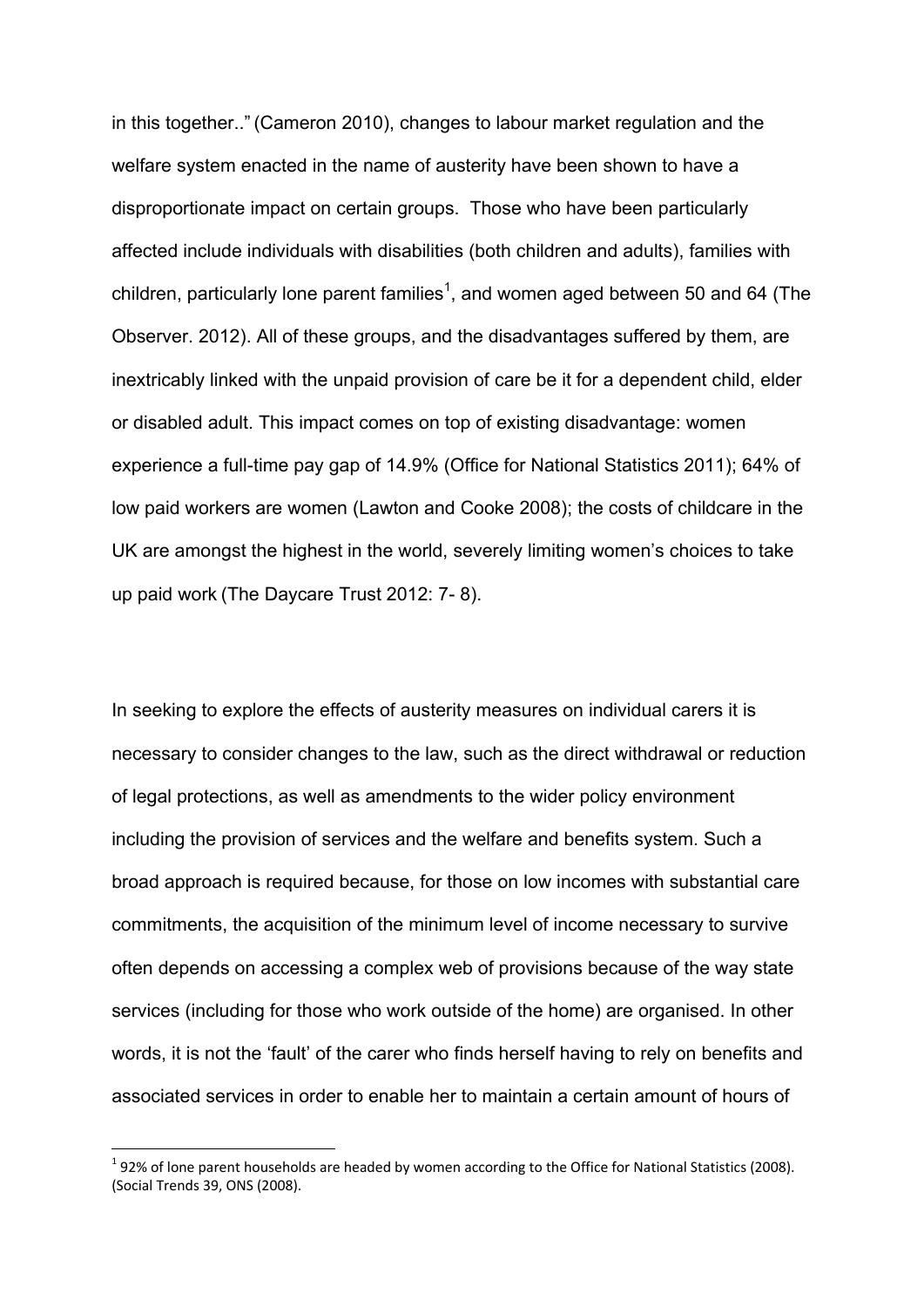paid work and provide adequate care for her dependant(s), but rather the result of a long process of political engagement with the question of how to include (or accommodate) the requirements of care and labour market participation. If charted alongside the lifecycle, these impacts can be seen to affect carers at each stage.

### *Childhood – Parenthood*

Research undertaken by the Institute for Fiscal Studies has shown that low income families with children and pensioners, who benefited most from the redistributive effect of the previous Labour government's tax and benefits policies, will be most negatively affected by the austerity measures introduced between 2010 and 2014 (Institute for Fiscal Studies 2012) . Cuts to the welfare budget amounting to £18billion mean that median income for families with children is forecast to fall during this period substantially more than overall median income, and child poverty rates are forecast to increase. Families with children will see a particularly large drop in their incomes between 2010 and 2015. Those hit especially hard include large families, those with young children and those in private rented accommodation. The reforms to the tax and benefits system (including the introduction of a benefit cap, cuts to tax credits and Local Housing Allowance) are a key driver of these changes to income. Although these reforms strengthen the incentive for those without children to do paid work, they can be shown to weaken the incentive on average for those with children to do paid work.

### *Women in Middle-Age*

In March 2012 House of Commons researchers analysed the effects of austerity measures on men and women (The Guardian 2012). The figures, based on Treasury data, show that of the £14.9bn raised from the government's five spending reviews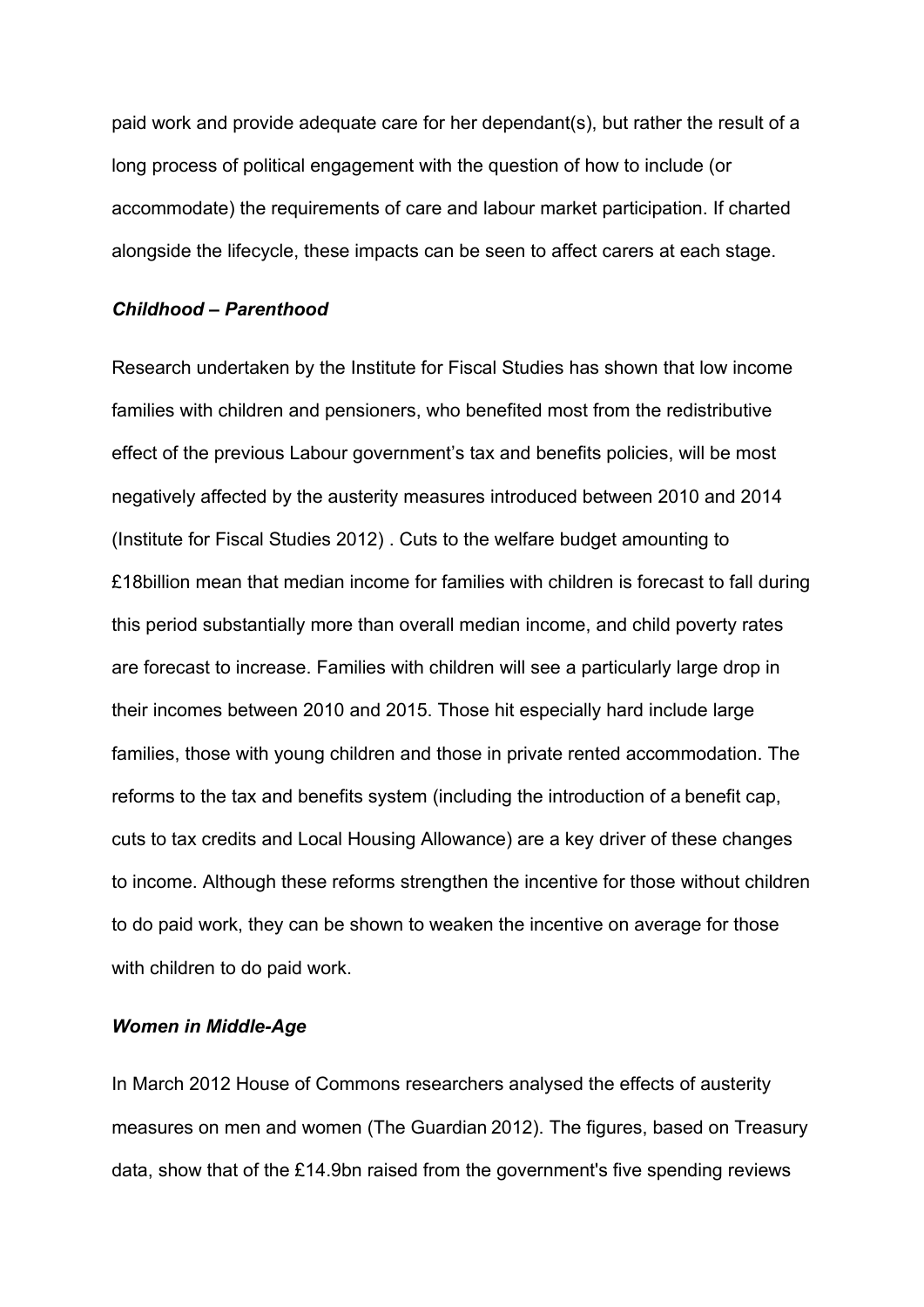since 2010, £11.1bn had come from women despite the fact that women earn less than men on average. Changes to tax credits, child benefit and public sector pensions were largely to blame for women bearing the brunt of austerity measures. Middle-aged women are by far the worst hit by the recession and spending cuts because of the high levels of unpaid care performed by the 'sandwich generation' – those who come to parenthood later than previous generations and acquire caring responsibilities for aging parents whilst raising young children. This group is also facing an increase in the state pension age and is more likely to be affected by job losses: between 2010 and 2012 unemployment among women aged 50 - 64 rose by 39% in contrast to a 5% increase for all persons over 16 (The Observer 2012). This is thought to be partly attributable to women giving up work to care for others including grandchildren due to the rising costs of care. In addition, those who care for elders and others are doing more to fill gaps left by increases in social care and the withdrawal of public services. Changes to carers' benefits will have a marked effect on women who are significantly more likely to provide care for adults than men, most commonly between the ages of 45 to 74. That group already suffers from a gender pay gap of 10% (for 50 to 59 year olds) and are less likely to be in a senior position than men as just 8% of women in their 50s are in managerial positions, compared with 16% of men. The Government's own equality impact assessment (carried out retrospectively) found that changes to carers' benefits will disproportionately affect women as nearly three-quarters of claimants of Carer's Allowance are women (DWP 2010a).

# *Women in Old-Age*

The costs of care are not only felt by carers at the actual time of the care commitment but can leave a long lasting legacy of poverty and hardship. Although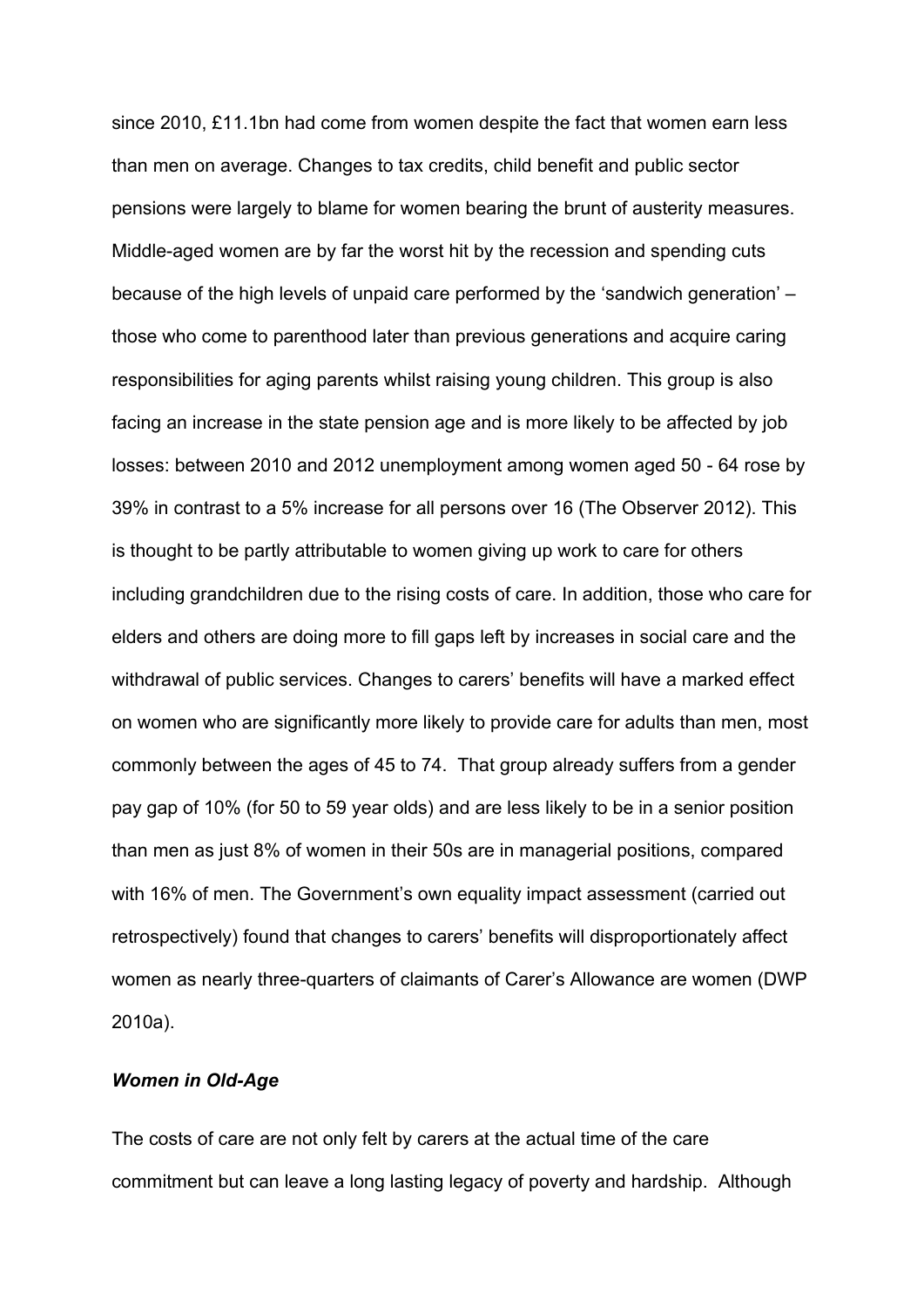state pensions have been largely protected from the deepest of the austerity cuts, many female pensioners are less likely to have access to private pension schemes than men. Women's average personal pensions are only 62% of the average for men (Hills et al 2010). In addition, women live longer than men often spending the later years of their lives living alone or caring for others. Such women are often reliant on public services and will suffer as cuts are made to such provision: the 2010 Comprehensive Spending Review announced £34bn in cuts to funding for public services by 2012-13.

### *Women 'Filling the Gaps'*

The Fawcett Society, the UK's leading campaigning organisation for women's equality and rights, is concerned that as services that assist those with caring roles and provide for those in need of care are cut, women will by default be the ones to 'pick up the tab' and fill the gaps left in provision (Fawcett Society 2012). Withdrawing such vital support risks adding to women's unpaid and informal caring roles and further entrenching the already unequal distribution of labour. The knockon effect will be to limit women's opportunities to work and to engage fully in public and political life.

In addition, changes to the benefits system through the introduction of Universal Credit (UC) in October 2013 are likely to act as a disincentive from engaging in paid work for some women. UC is intended to simplify social security, reduce fraud and error and cut costs in benefit administration as well as increase work incentives (DWP 2010b). It combines and replaces working tax credit, child tax credit, housing benefit, income support, income-based jobseeker's allowance and income-related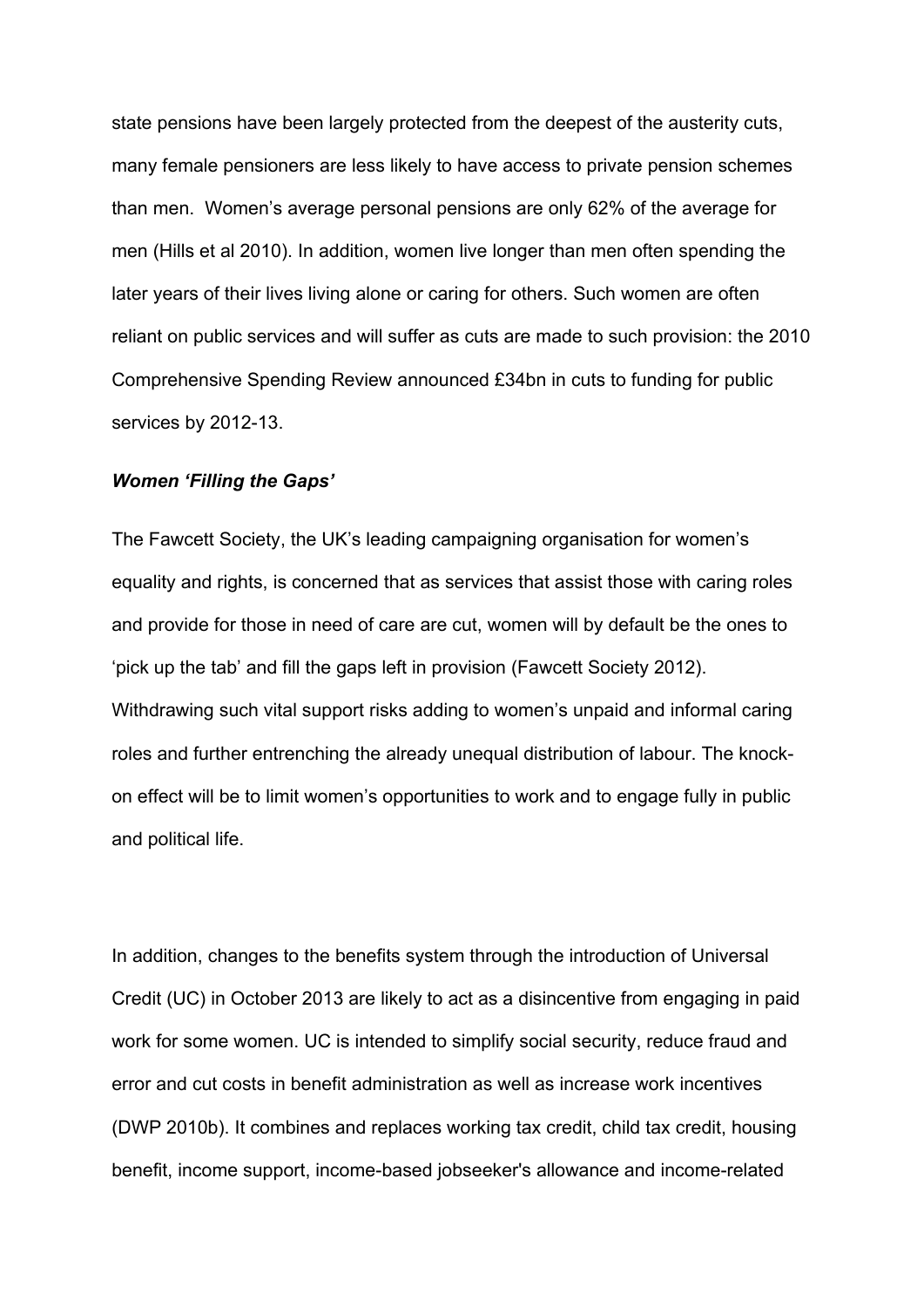employment and support allowance with a single means-tested benefit administered by the DWP to those both in and out of work. UC has been designed primarily with the aim of improving work incentives for the household, as opposed to individuals, and it prioritises work incentives for "first earners" over "second earners". This approach is likely to disincentivise women in low income jobs from engaging in paid work and may actively discourage mothers in couples from seeking paid employment where their partner is already working or seeking work. As the government's own impact assessment states,

*"*It is possible that, in some families, second earners may choose to reduce or rebalance their hours or leave work. In these cases, the improved ability of the main earner to support his or her family will increase the options available for families to strike their preferred work/life balance" (DWP 2011: 23).

As well as undermining the principle that work should pay for all individuals, this reinforces the highly regressive male breadwinner/female carer model.

### **Labour Market Deregulation**

Some of the reforms undertaken in the name of the austerity have a deregulatory effect whereby levels of employment protection are reduced as a means of increasing labour market flexibility and thus stimulating private sector growth. The obvious example here is the increase of the unfair dismissal qualifying period from one year to two years in April 2012 which has been rationalised as a means of protecting businesses from 'vexatious claims', removing red tape and enabling job creation and is part of the coalition government's overarching deregulatory strategy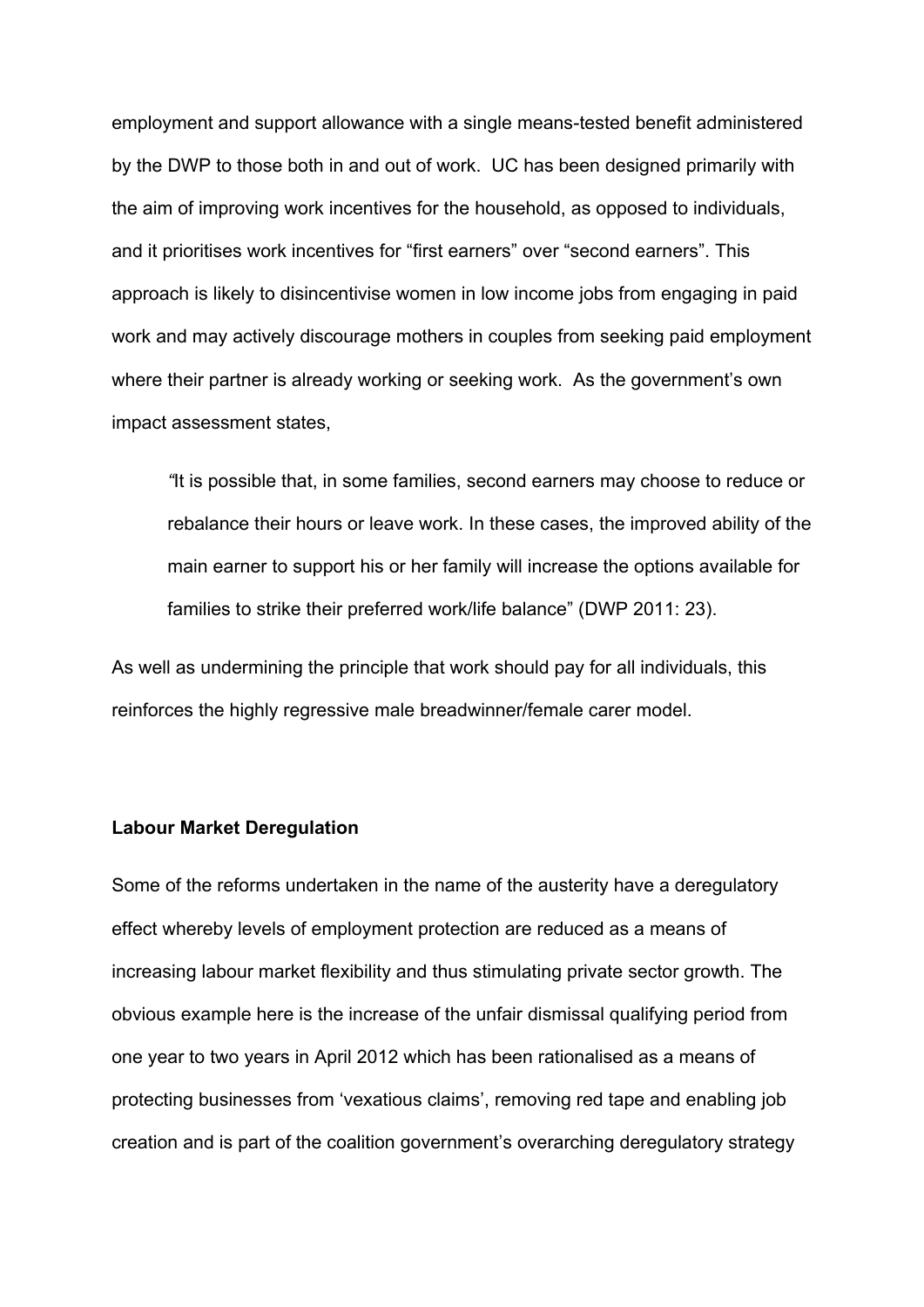which originates from the consultation document, 'Resolving Workplace Disputes' (BIS 2011: 50, 51). Announcing the new policy at the 2011 Conservative Party conference, Chancellor George Osborne stated,

"We respect the right of those who have spent their whole lives building a small business not to see that achievement destroyed by a vexatious appeal to an employment tribunal. So we're now going to make it much less risky for businesses to hire people." (Osborne, 2011).

Osborne's assertions – that employment tribunals are awash with spurious claims which destroy businesses and deter employers from hiring - are strongly contested, particularly by those concerned with the reduction in access to justice for already vulnerable workers (Busby et al 2013). The two year qualifying period is not new as it was previously part of the UK's regime until it was reduced to one year in 1999 following a legal challenge on the grounds of indirect sex discrimination in which it was argued that, due to family formation and associated labour market factors, less women were able to comply with the requirement than men.<sup>2</sup> It is unclear how the current Government has justified this reform in the absence of any equality impact assessment and it remains to be seen whether another challenge will be mounted.

In addition some of the more progressive provisions of the Equality Act 2010 will not now be implemented. Section 14 which would have offered protection from dual discrimination – that is on the basis of two protected characteristics - has been shelved as has the extension of protection against third party harassment under s.

 2 R v Secretary of State Ex. P Seymour-Smith (No.2) [2000] IRLR 263 HL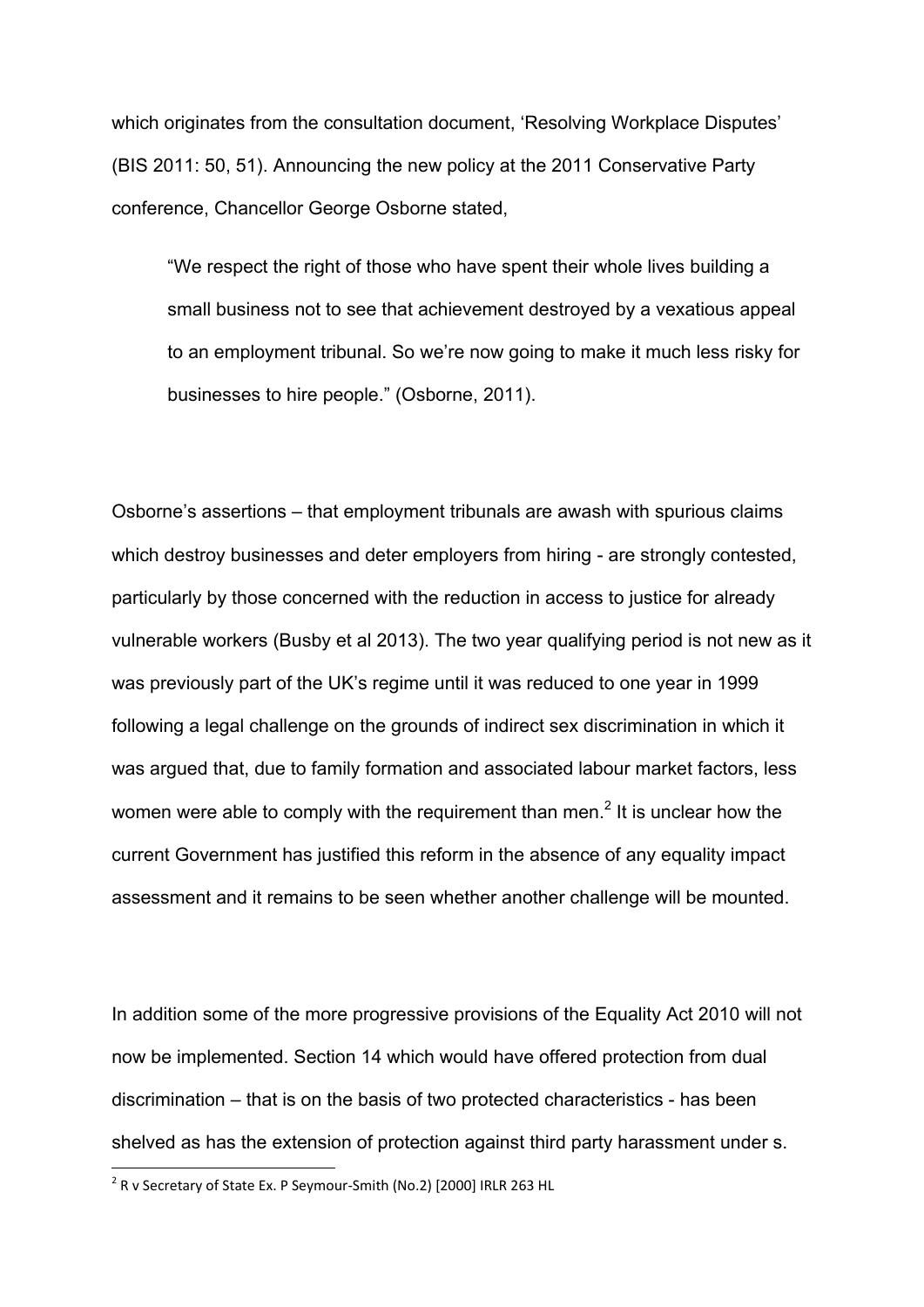40 on the grounds that these provisions would cost businesses over £350 million per year (HM Treasury 2011). The former provision, $3$  although limited in its application why stop at two characteristics? - would have been an important starting point for the incorporation of intersectionality within the UK's anti-discrimination law framework which could have gone some way in recognising the relationship between poverty, social exclusion and discrimination among certain groups: The Fawcett Society has estimated that 40% of ethnic minority women currently live in poverty in the UK (The Fawcett Society 2009).

In other developments, the right to obtain further information in discrimination cases through the questionnaire procedure has been repealed by the ERRA and the Government has announced that it will not implement the secondary legislation required to give effect to the mandatory gender pay reporting measures provided for by section 78 of the Equality Act which would have obligated employers in the private and voluntary sectors to disclose information relating to equal pay. In addition, the socio-economic duty which would have required public authorities to take account of disadvantage and inequality – including on the grounds of gender – in the formulation of all policy under Part 1 of the Act has been dropped from the legislative agenda. The aptly named Deregulation Bill, which is currently in draft stage, contains proposals to remove the right for tribunals to make wider recommendations in discrimination cases and the Equality and Human Rights Commission which has already seen a reduction in its budget from £70 million in 2007 to core funding of £17 million by 2015 with a 70% reduction in staff, is the

 $\overline{a}$ 

 $3$  Which was repealed by the Enterprise and Regulatory Reform Act 2013 (ERRA) which received Royal Assent on  $25^{th}$  April 2013.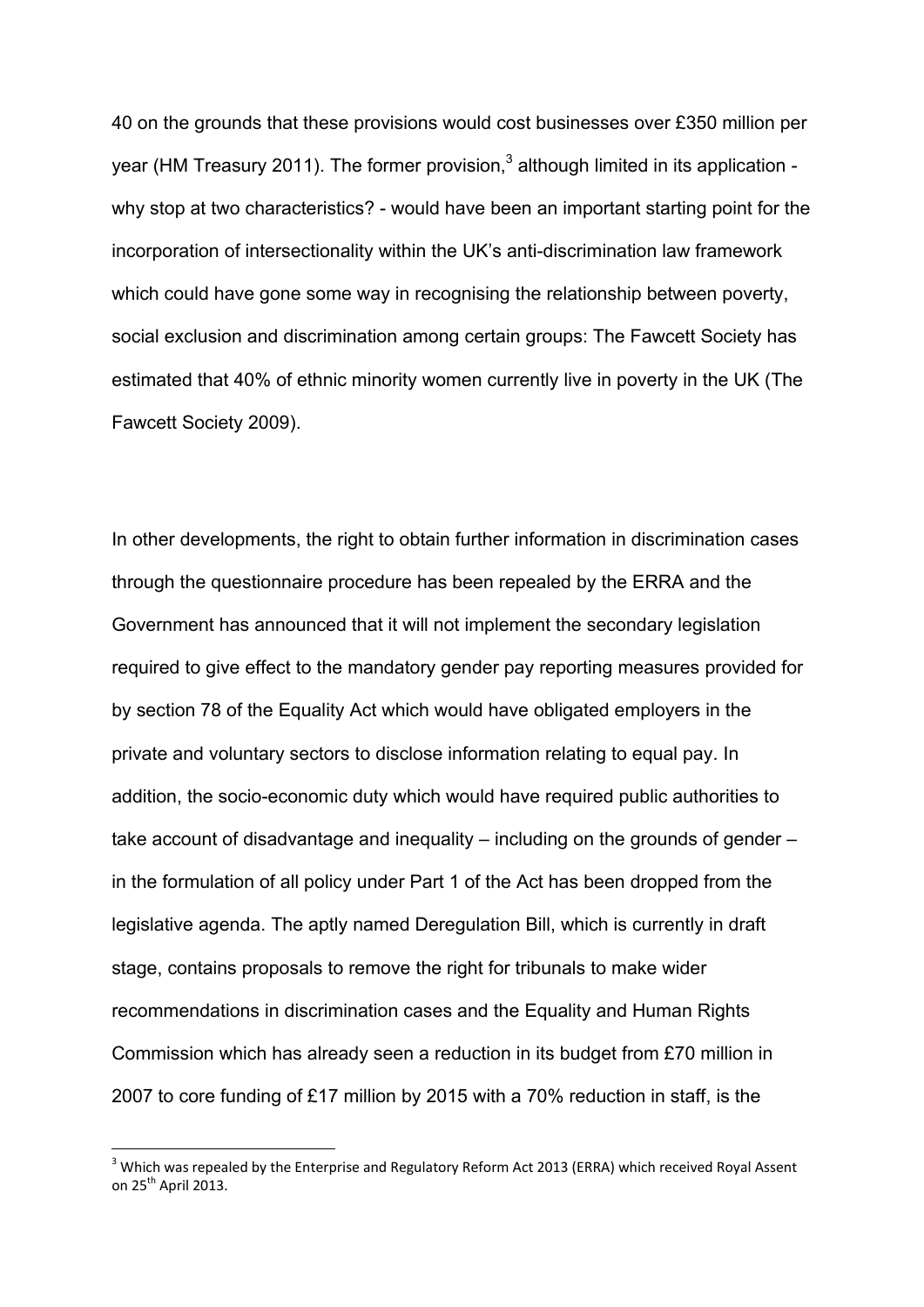subject of an ongoing review (Department for Culture Media and Sport. 2013), as is the Public Sector Equality Duty, which is discussed below.

### **Economic Necessity or Political Ideology?**

In the face of overwhelming evidence that the choices made by the Government in its pursuance of austerity are having a disproportionate effect on (female) carers who are already economically and socially disadvantaged, why is the Government continuing to make such choices? The answer is undoubtedly ideologically grounded and tells us something deeply worrying about contemporary society and its sociopolitical environment that, if not reversed, will lead to a real crisis for carers and those they care for and which risks reversing some important gains made in gender equality. The Coalition Government's stance is undoubtedly part of a wider political agenda that is grounded in the pursuit of neo-liberal goals. This agenda is not necessarily party-political – many of the current policies are rooted in the previous Labour administration's 'third way' agenda, although the almost exclusive focus on reducing public expenditure is distinctly Conservative. However, all of this *is* a matter of political choice, according to Amartya Sen, who calls it the 'ill-chosen cult of austerity' (Sen 2012).

The 'hard' economic agenda supposedly grounded in rational, cool headed decisionmaking makes a stark contrast with care's obvious association with emotion, vulnerability, need and human frailty. Such 'facts of life' are hidden and unacknowledged in neoliberal policy-making which has as its ideals autonomy, and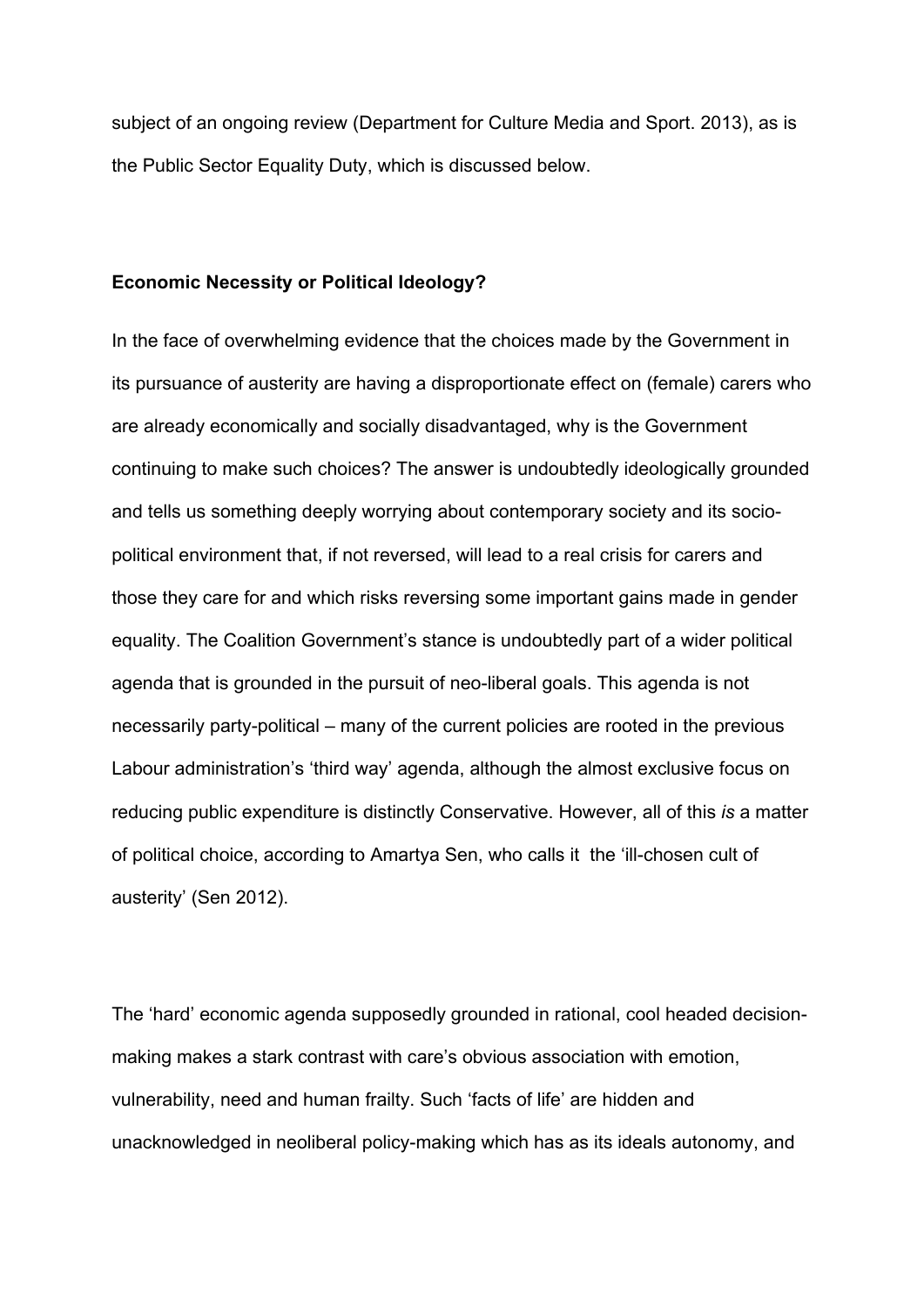independence. This contrast between *independence* and *interdependence*, with the former seen as the ideal and the latter either denied or denigrated, explains and in some ways justifies the lack of attention and recognition afforded to carers under the current political agenda. This view of the world is particularly pertinent during times of apparent austerity when the rational must override the emotional and anything superfluous must be denied. This point is illustrated by the coalition government's handling of the Equality Act and its abandonment of the Act's more progressive provisions such as dual discrimination and the socio-economic duty referred to by (then) Equalities Minister Theresa May as 'ridiculous', 'simplistic' and 'politically motivated' (May 2010). May's dismissive tone infers that her own Government's actions in this respect are based on a sophisticated and detailed decision-making process which was not ideological and somehow above politics.

In announcing the decision not to implement the socio-economic duty in November 2010, May said that the government's emphasis would be on ensuring "equality of opportunity" rather than "equality of outcome".

"Even as we increase equality of opportunity, some people will always do better than others…I do not believe in a world where everybody gets the same out of life, regardless of what they put in. That is why no government should try to ensure equal outcomes for everyone." (May 2010)

Under this view, equality considerations are only acceptable when they can be conceptualised and contained within some broader normative and operational framework within which everyone has the same opportunities to participate and contribute (or "put in"). What such an approach fails to take into account is the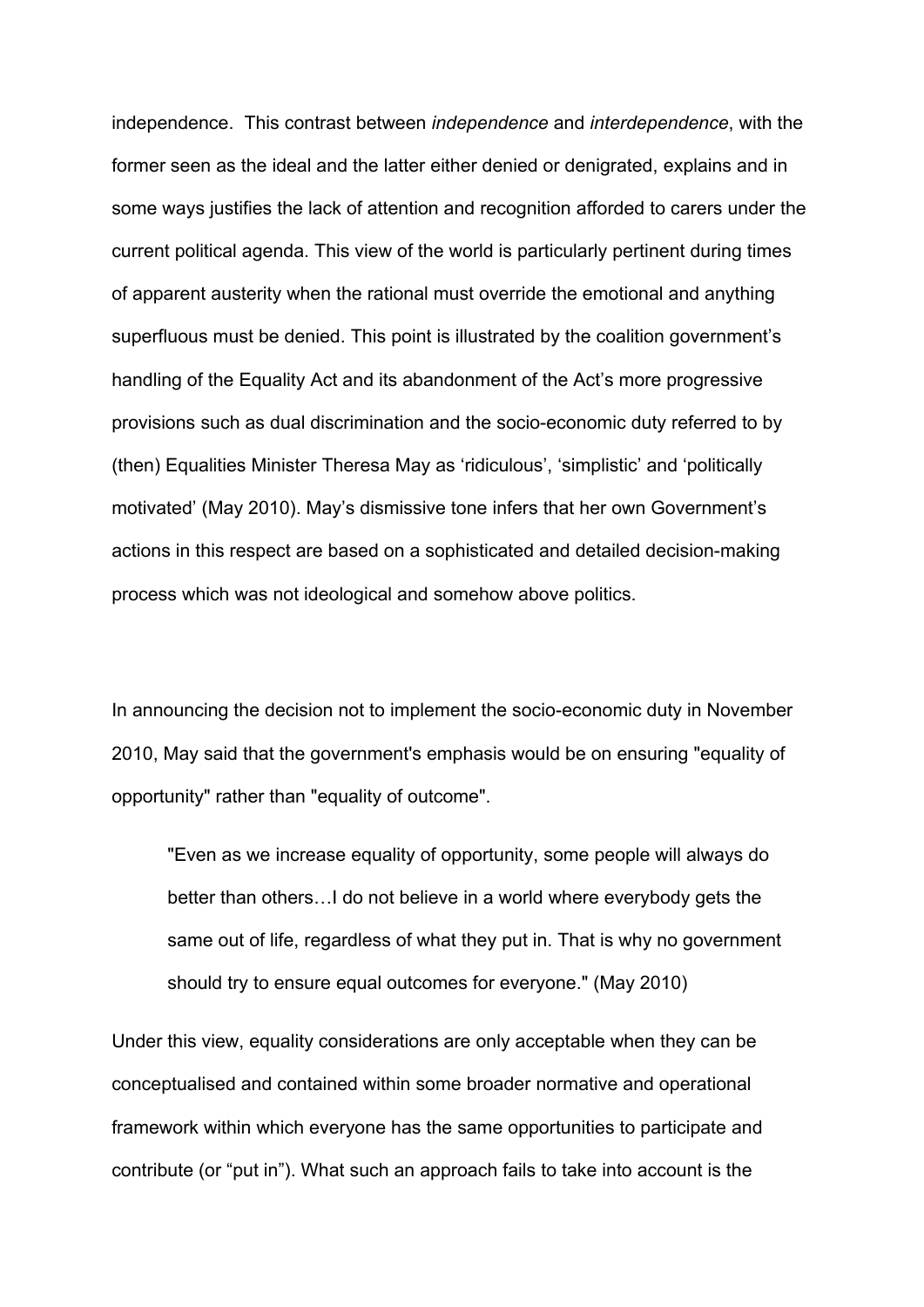institutional inequalities that cut across the protected characteristics provided for under the Act and which contribute to the entrenched and, often invisible social exclusion that can result.

The socio-economic duty would have been helpful in to uproot and render visible exclusion as it would have required public authorities to take account of disadvantage and inequality in the formulation of all policy. The decision not to implement this provision can be said to have conveniently enabled the Government to avoid scrutiny of its own policies' impact on different socio-economic groups. However, despite this disappointing outcome, there are still ways in which legal challenges can be mounted as a means of questioning the underlying rationale and processes utilised in policy enacted in the name of 'austerity'.

# **Challenging from Within**

The public sector equality duty (PSED) provided under s.149 of the Equality Act requires public authorities to pay "due regard" to the need to eliminate discrimination and to advance equality of opportunity between women and men. To comply, public authorities (including central government departments) must consider the impact of their current and proposed policies and practices across all protected characteristics. To be meaningful, assessment should explicitly recognise the relative context and "starting positions" of comparable social groups. If the exercise reveals that a policy might widen inequality, decision-makers are then able to consider taking mitigating action to remove or alleviate the harm.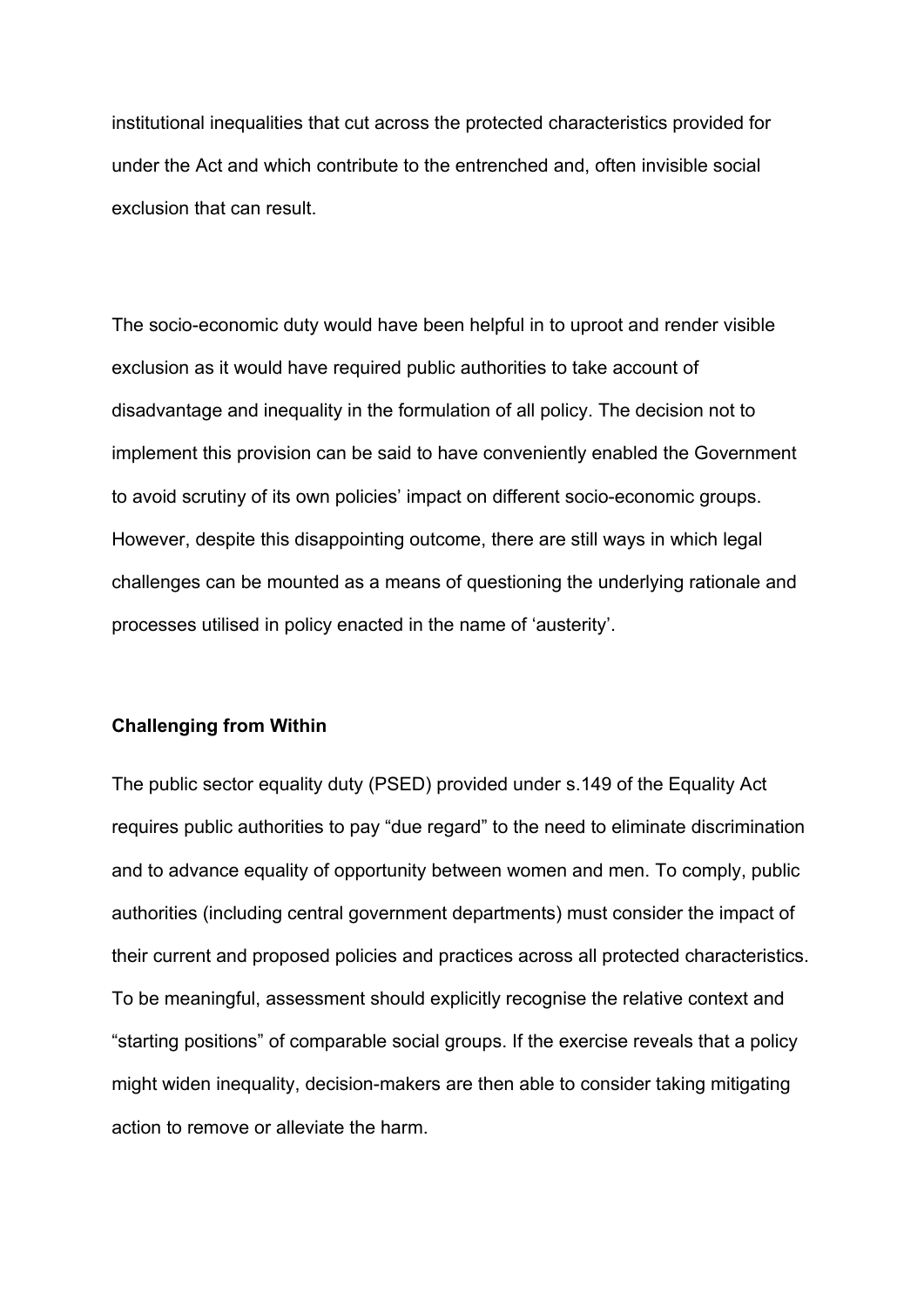The PSED, potentially useful as it is, actually represents a pared-down version of its predecessor the Gender Equality Duty (GED) which was introduced in 2007 $4$  and was hailed at the time by the Equal Opportunities Commission as the biggest advance in women's equality since the 1970s (EOC 2006). The GED constituted one of three specific duties enacted between 2001 and 2007 – the other two covering race and disability – which were subsequently merged and extended to age, sexual orientation, religion and belief and pregnancy and maternity.<sup>5</sup> On its consolidation and reconstitution as the PSED, the GED lost its specific gender focus and became an institutional requirement rather than a proactive and promotional tool (Conley 2013: 17-18). Brought under the GED, the Fawcett Society's application for a judicial review of the 2010 emergency Budget reached the high court for a permission hearing on 6th December 2010. In its claim the Society argued that 72% of the £8.1bn spending cuts, which included a cap on housing benefit and a rise in VAT, would be borne by women and therefore the cuts had a "disproportionate" impact on women to which the government had neglected to demonstrate due regard due to its failure to conduct an equality impact assessment of the budget as required under legislation. Although granted a permission hearing, the Society's request for full judicial review was ultimately turned down despite the fact that the government's lawyers had earlier conceded that it had not carried out equality assessments before the Budget in certain areas, including the public sector pay freeze and benefit cuts which they admitted was "regrettable'. Mr Justice Ouseley dismissed the case as "unarguable - or academic" - as there had been too long a delay in the court application and there was now no prospect of the court declaring

 4 Under section s.76A which was inserted into the Sex Discrimination Act 1975.

<sup>&</sup>lt;sup>5</sup> Section 149 of the Equality Act 2010.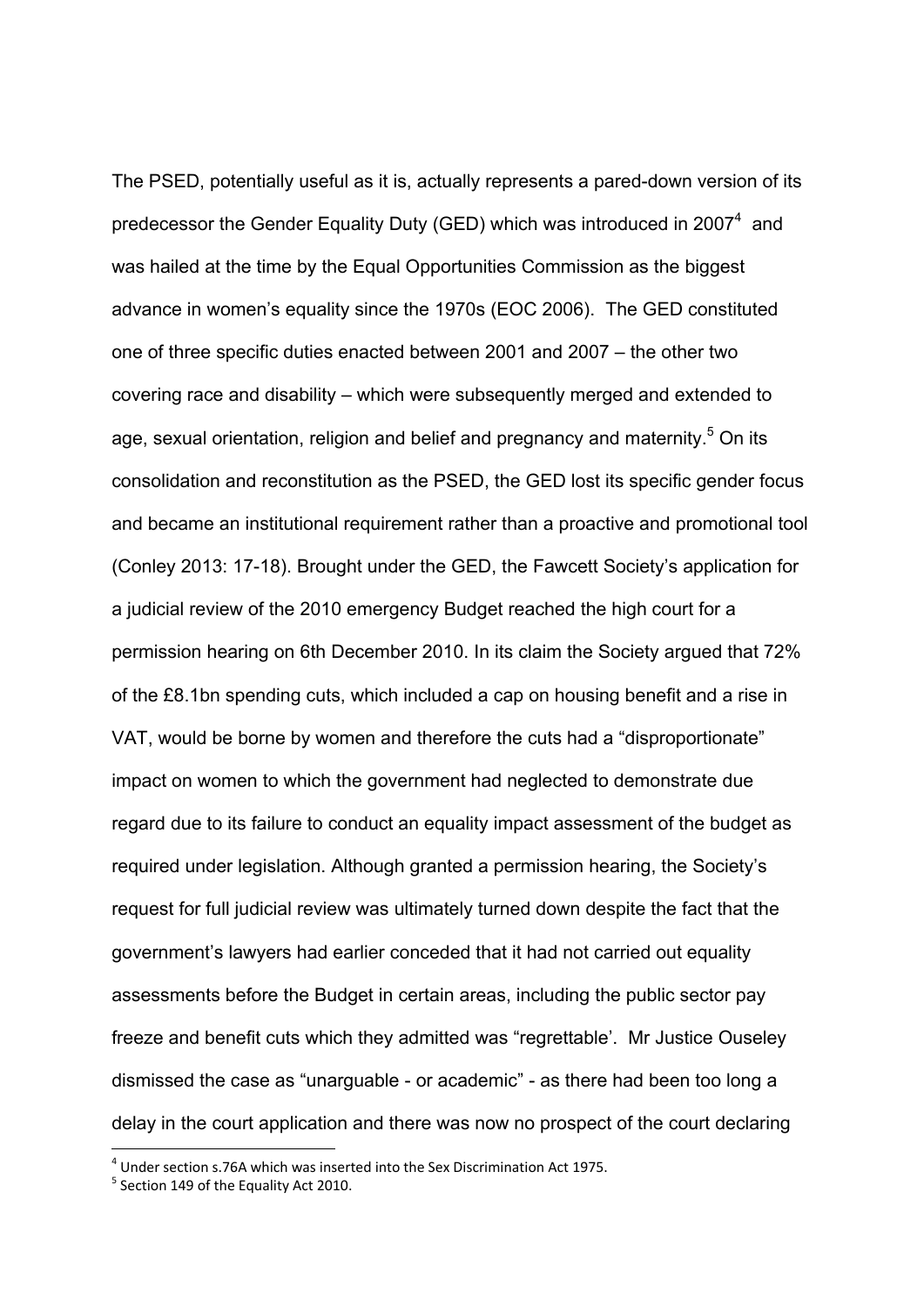the Budget unlawful, he said. However, his judgment did confirm that the GED applied to budget and policy-setting processes at the highest level. In his summing up of the case, Mr Justice Ouseley confirmed that "the preparation and presentation of measures outlined in national budgets are subject to equality law".<sup>6</sup>

This point was further articulated in the most recent challenge to an austerity measure<sup>7</sup> in which it was successfully argued before the Court of Appeal that the equality impact assessment required under the PSED had been inadequate in the government's decision to close the Independent Living Fund (ILF) from 2015 and devolve responsibility for administering such funding to local authorities. The ILF is a government-funded trust which helps about 18,000 disabled people with the highest support needs to live independently, by topping up their local authority-funded support. Its aim is to combat social exclusion on the grounds of disability.

In giving his judgment, Elias LJ noted that,

"Any government, particularly in a time of austerity, is obliged to take invidious decisions which may exceptionally bear harshly on some of the most disadvantaged in society. The PSED does not curb government's powers to take such decisions, but it does require government to confront the anticipated consequences in a conscientious and deliberate way in so far as they impact upon the equality objectives for those with the characteristics identified in section 149(7) of the Equality Act 2010." (para 74).

 6 *Fawcett Society v HM Treasury* (2010} EWHC 3522.

<sup>7</sup> *Bracking and Others v Secretary of State for Work and Pensions* [2013] EWCA Civ 1345, judgment 6th November 2013.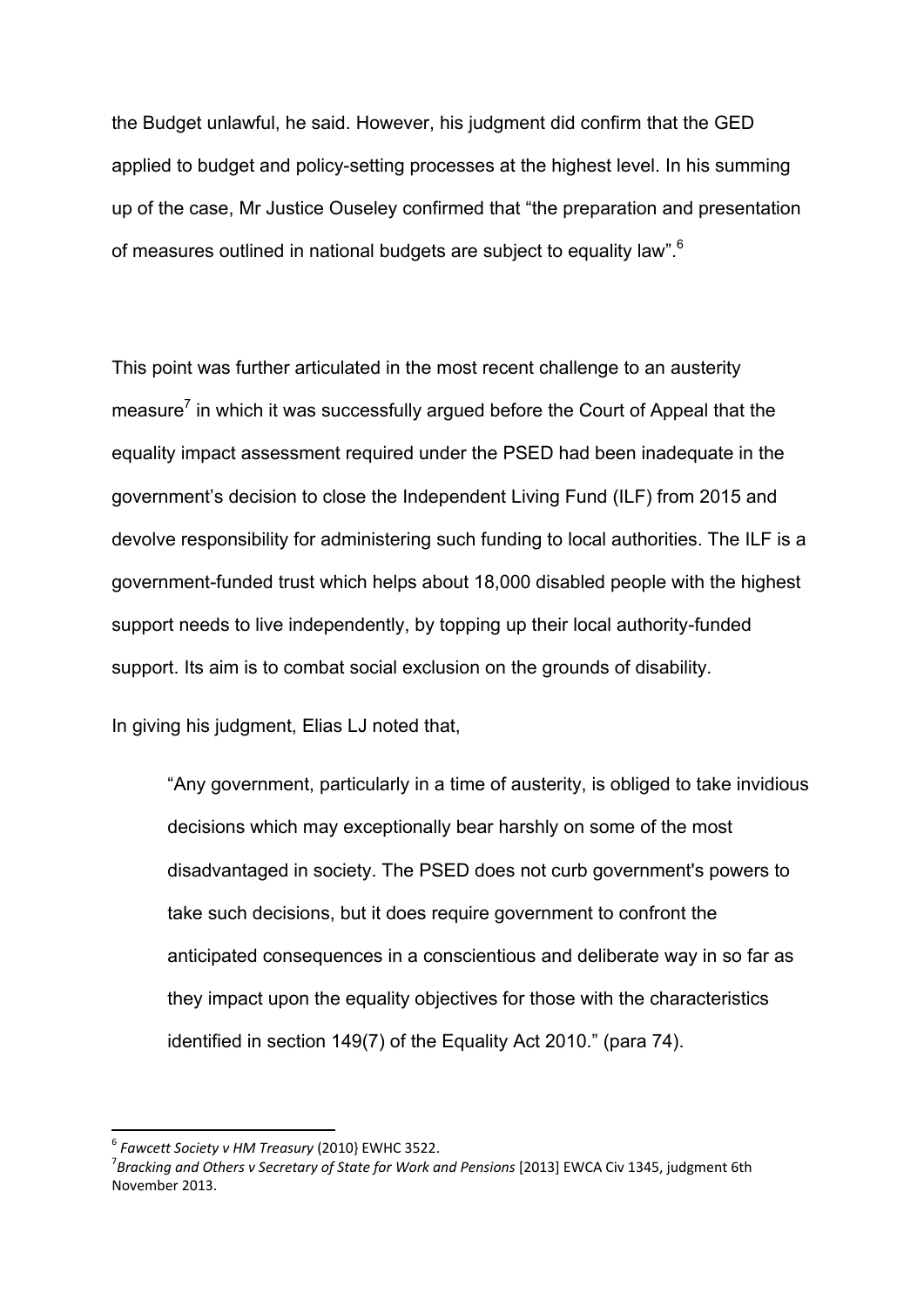Cases such as *Bracking* illustrate how political decision-making can be challenged on the basis that it arises from ideological rather than purely economic or fiscal grounds. However, whilst equality impact assessments are undoubtedly helpful in casting a spotlight on disproportionate impact, they do not necessarily reveal the effect that many policy decisions taken on the grounds of austerity, such as the nonimplementation of certain aspects of the Equality Act, will have on carers because the provision of care is not legally recognised as a protected characteristic under the Act. Furthermore, such actions are essentially based on specific provisions of primary and secondary legislation which itself can be amended, repealed or replaced and which is thus vulnerable to political expediency. This point is clearly illustrated by the watering down of the GED in its reformulation as part of the PSED and the government's current review of the latter as part of its 'red tape challenge spotlight on equalities' (see [https://www.gov.uk/government/policy-advisory-groups/review-of](https://www.gov.uk/government/policy-advisory-groups/review-of-public-sector-equality-duty-steering-group)[public-sector-equality-duty-steering-group](https://www.gov.uk/government/policy-advisory-groups/review-of-public-sector-equality-duty-steering-group) ). As Hazel Conley has argued, the dismantling of the equality provisions "without a plan for replacement measures might be considered itself an act of institutional discrimination. (Conley 2013: 19)

# **A Future Feminist Agenda**

In a recent contribution to the Guardian's "Comment is Free", Nancy Fraser decried the contemporary use of the feminist critique of sexism as "justification for new forms of inequality and exploitation." (Fraser 2013). In Fraser's analysis, rather than continuing to question and challenge the very foundations on which capitalism is founded, second wave feminism has directly contributed to the successful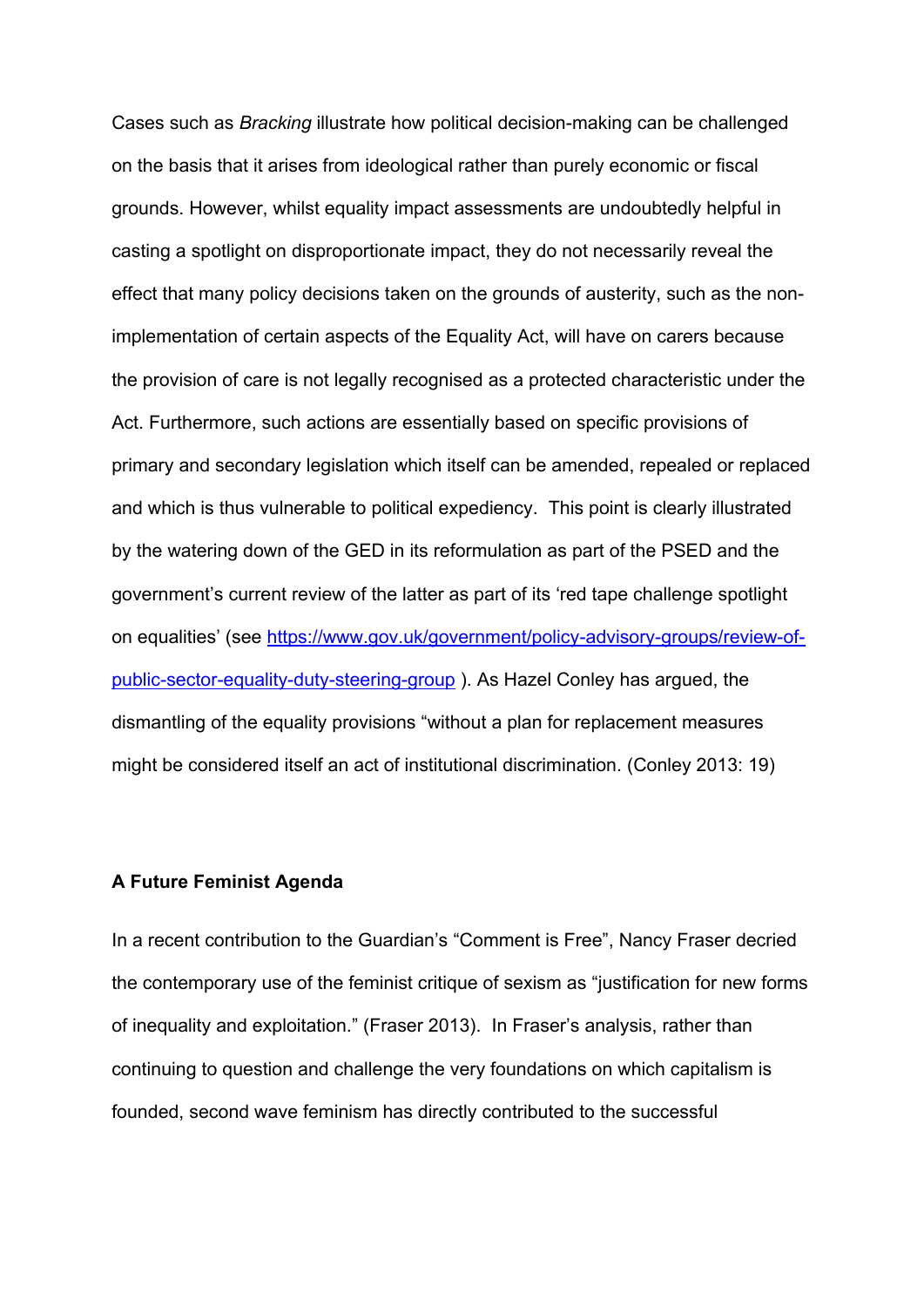entrenchment of neo-liberal individualism as the ideal paradigm.<sup>8</sup> In evidence, Fraser draws on three examples which challenge the core values and beliefs around which feminists were once united. First, she cites the shift within feminist debates from critiques of the 'family wage' to the promotion of the two-earner family as a (false) form of female empowerment. Second, she argues that a focus on identity politics has resulted in the neglect of social equality as the primary focus of attention for devising ways of improving women's lives. Thirdly, Fraser identifies an unquestioning rejection of the state as a central player in poverty reduction in favour of projects which encourage and enable small-scale lending ('microcredit') to those who live in impoverished conditions in developing countries.

The backdrop to this shift in feminist consciousness from the rejection to the acceptance of capitalism has been a shift in the character of capitalism itself from the "state managed capitalism of the post war era" to a new form of capitalism "'disorganised', globalising, neoliberal". The effect of this new settlement between second wave feminism and mainstream contemporary politics has been to reorientate the former in favour of neoliberal individualism which enables "a perspective aimed originally at democratising state power in order to empower citizens" to be 'used to legitimise marketization and state retrenchment'. Fraser's analysis makes sobering reading for those of us seeking to develop an appropriate gendered response to the 'cult' or 'alchemy' of austerity. There is a lot to be done to reverse the effects of the austerity agenda and to challenge the lack of consent and (passive) cooperation that enabled it to take hold in the first place. Measures evoked

**.** 

<sup>&</sup>lt;sup>8</sup> Fraser's recent work has been criticised for homogenising second-wave feminism and not being sufficiently attentive to the differences between different feminisms in different political and geographical contexts, see, for example, (Bhandar 2013)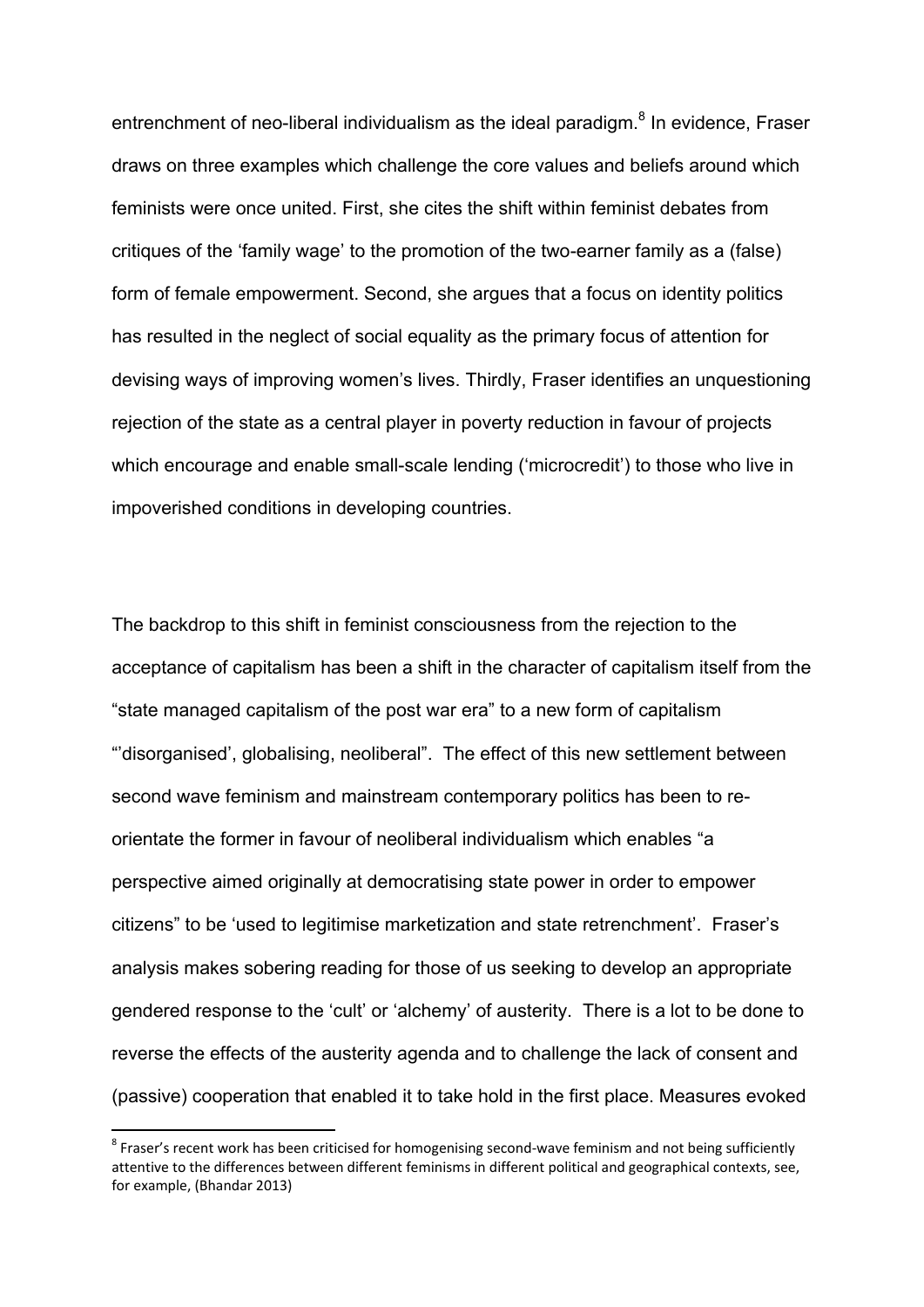in the name of austerity rely on a particularly one-sided view of the organisation of social and economic life which, if it is to be expanded to take account of reproduction requires a revaluation of all those activities currently or potentially regulated by labour law including unpaid care. A useful step in this direction would be the establishment of a clearly defined and legally recognised social identity for carers which would highlight and rectify existing inequalities and produce sustainable improvements in the lives of carers and those for whom they care even in these socalled "times of austerity". However the overarching "bigger" project of "reclaiming the mantle of participatory democracy as a means of strengthening the public powers needed to constrain capital for the sake of justice" (Fraser 2013) requires two potential – and inter-related - forms of action. First, as Clarke and Newman argue, "The Coalition's separation of the economic from the moral has left them vulnerable to counter-claims that economics should be moral" (Clarke and Newman 2012: 313). In harnessing the discomfort and discontent induced by deepening social inequalities, we need to recognise and articulate the detachment that has occurred under neoliberalism between the economic practices enacted in our name (but without our consent) through austerity policies and their moral economy. Secondly, hard-won rights to equality which are threatened by the shifting sands of political and economic affiliations will only be stabilised and further developed once they are constitutionally guaranteed – a difficult task but one which has some currency in international law's recognition and guarantee of certain basic standards as human rights. Both of these activities require a reinvigoration of our collective consciousness, our interconnectedness. Fraser's call for feminism to reclaim and reinvigorate its 'solidaristic scenario' offers a way in which we might cease to engage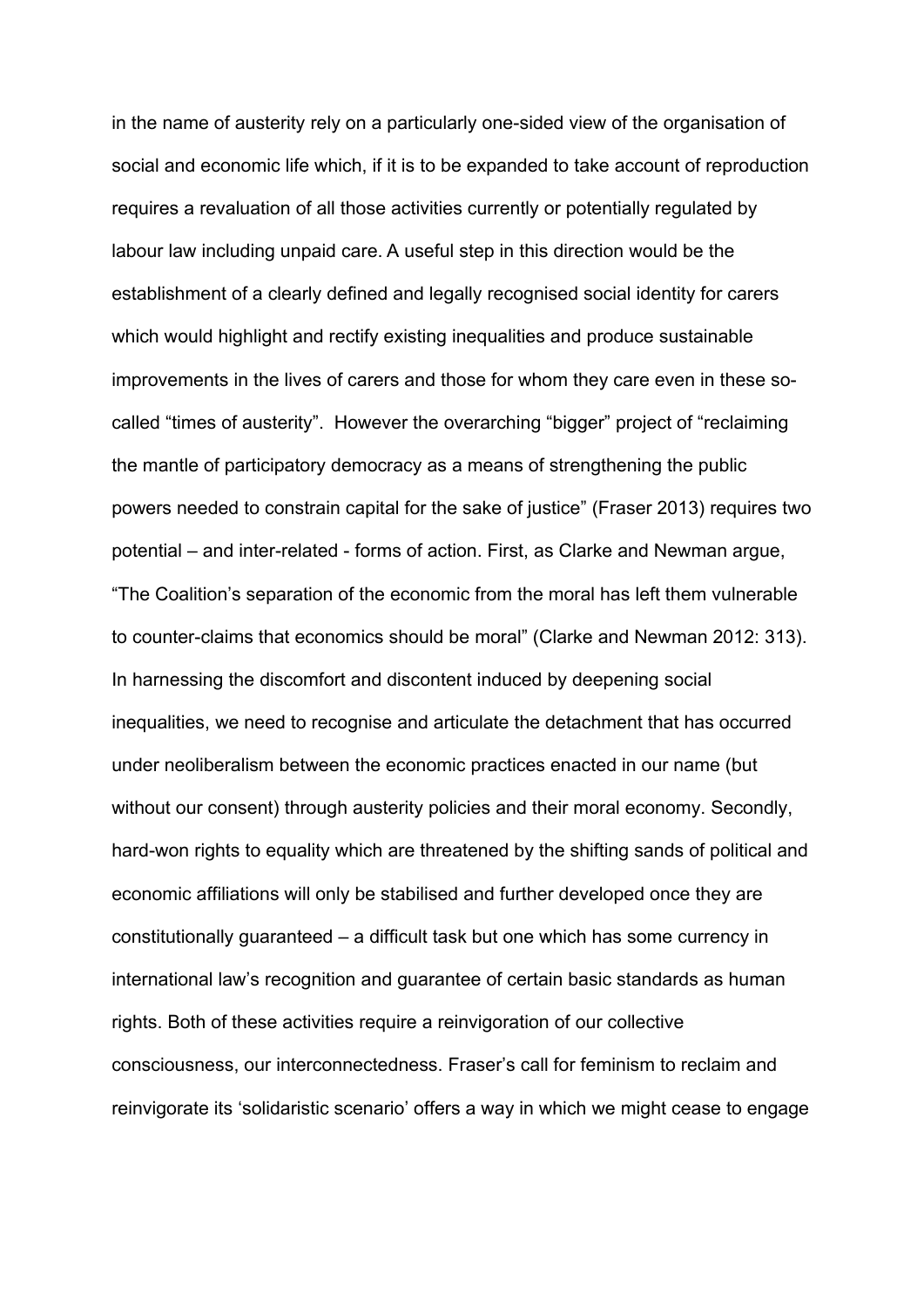with and, rather, seek to challenge neoliberal capitalism and is a call which we ignore at our peril.

# **References**

Bhandar, Brenna. 2013. Race, Gender and Class: Some Reflections on Left Feminist Politics and Organising 3(1) 1-7.

Busby, Nicole, Morag McDermont, Emily Rose and Adam Sales (eds). 2013. *Access to Justice in the Employment Tribunal; Surveying the Terrain*, Institute of Employment Rights.

Cameron, David. 2010. Speech delivered 7th June 2010, at: [http://www.conservatives.com/News/Speeches/2010/06/David\\_Cameron\\_We\\_must\\_](http://www.conservatives.com/News/Speeches/2010/06/David_Cameron_We_must_tackle_Britains_massive_deficit_and_growing_debt.aspx) [tackle\\_Britains\\_massive\\_deficit\\_and\\_growing\\_debt.aspx.](http://www.conservatives.com/News/Speeches/2010/06/David_Cameron_We_must_tackle_Britains_massive_deficit_and_growing_debt.aspx) Accessed 13th November 2013.

Clarke, John and Janet Newman. 2012. The alchemy of austerity. *Critical Social Policy* 32 (3) 299 – 319.

Conley, Hazel. 2012. Economic crisis, austerity and gender equality – the UK case. *European Gender Equality Law Review* 2: 14-19.

The Daycare Trust. 2012. *Childcare costs survey.*

Department for Business, Innovation and Skills (2011) 'Resolving Workplace Disputes', available: [http://www.bis.gov.uk/assets/biscore/employment](http://www.bis.gov.uk/assets/biscore/employment-matters/docs/r/11-511-resolving-workplace-disputes-consultation)[matters/docs/r/11-511-resolving-workplace-disputes-consultation.](http://www.bis.gov.uk/assets/biscore/employment-matters/docs/r/11-511-resolving-workplace-disputes-consultation) Accessed 13th November 2013.

Department for Culture Media and Sport. 2013. Comprehensive Budget Review of the Equality and Human Rights Commission. Government Equalities Office, available:

[https://www.gov.uk/government/uploads/system/uploads/attachment\\_data/file/86430/](https://www.gov.uk/government/uploads/system/uploads/attachment_data/file/86430/Comprehensive_Budget_Review_of_the_EHRC_.pdf) [Comprehensive\\_Budget\\_Review\\_of\\_the\\_EHRC\\_.pdf](https://www.gov.uk/government/uploads/system/uploads/attachment_data/file/86430/Comprehensive_Budget_Review_of_the_EHRC_.pdf) Accessed 13th November 2013.

Department for Work and Pensions. (2010a) Welfare and Wellbeing Group, Attendance Allowance, Disability Living Allowance and Carer's Allowance: Retrospective equality impact assessment, 2010: [http://www.dwp.gov.uk/docs/aa](http://www.dwp.gov.uk/docs/aa-dla-ca.pdf)[dla-ca.pdf.](http://www.dwp.gov.uk/docs/aa-dla-ca.pdf) Accessed 13th November 2013.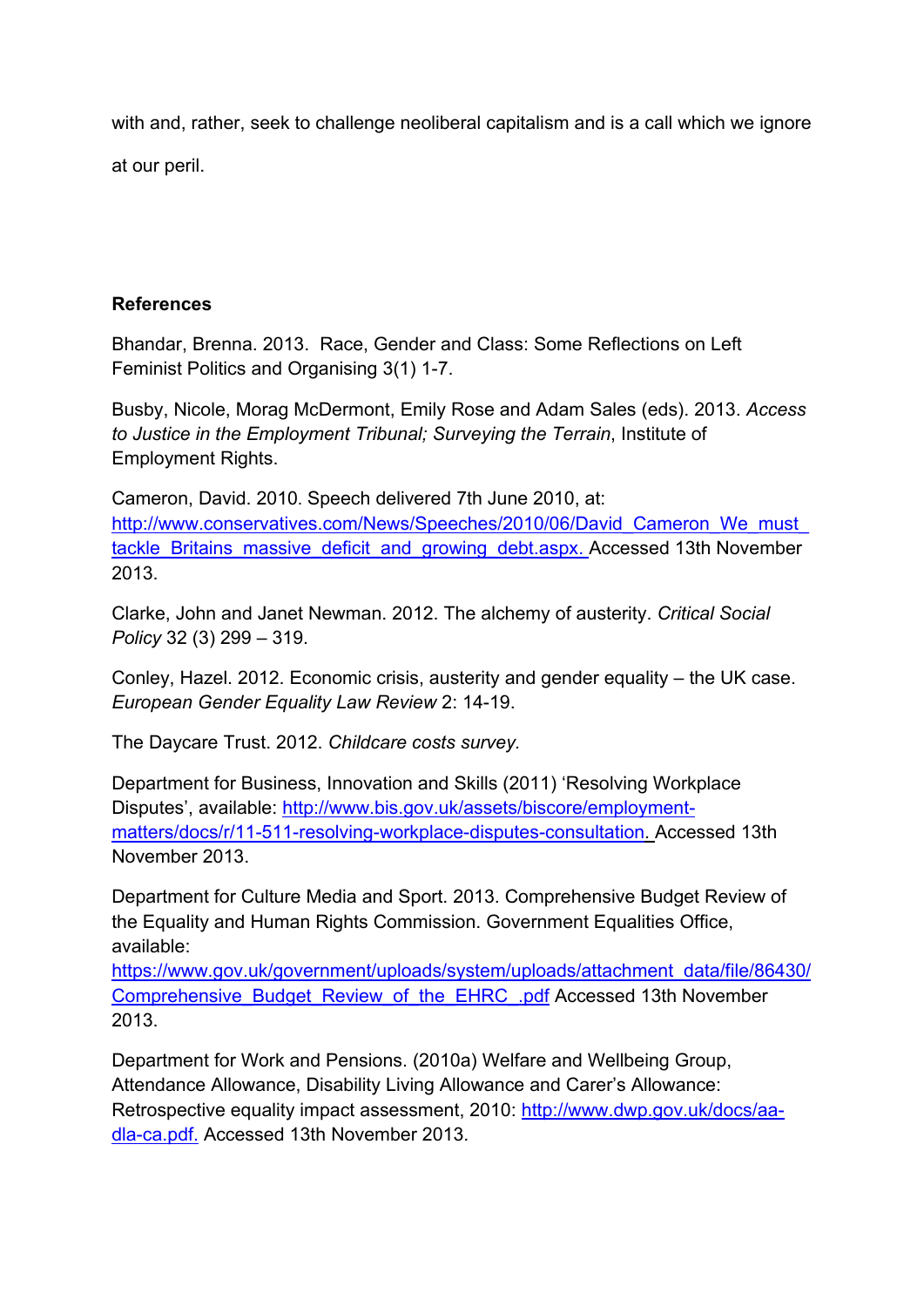Department for Work and Pensions (2010b). Universal Credit: Welfare that Works, The Stationery Office, 2010, Cm.7957.

Department for Work and Pensions (2011) Universal Credit: Impact assessment, October 2011:<http://www.dwp.gov.uk/docs/universal-credit-wr2011-ia.pdf> Accessed 13th November 2013.

Equal Opportunities Commission (2006) *Gender Equality Duty Code of Practice for England and Wales,* EOC.

The Fawcett Society. 2009. *Poverty pathways: Ethnic minority women's livelihoods*.

The Fawcett Society. 2012. *The Impact of Austerity on Women*.

Fraser, Nancy. 2013. How feminism became capitalism's handmaiden – and how to reclaim it. The Guardian: Comment is free. 14 October 2013.

The Guardian. 2012. Women paying the price for Osborne's austerity package, 30 March 2012, available [http://www.theguardian.com/lifeandstyle/2012/mar/30/women](http://www.theguardian.com/lifeandstyle/2012/mar/30/women-paying-price-osborne-austerity)[paying-price-osborne-austerity.](http://www.theguardian.com/lifeandstyle/2012/mar/30/women-paying-price-osborne-austerity) Accessed 13th November 2013.

Hills, John, Mike Brewer, Stephen Jenkins, Ruth Lister, Ruth Lupton, Stephen Machin, Colin Mills, Tariq Modood, Teresa Rees, Sheila Riddell. 2010. (National Equality Panel. *An anatomy of economic inequality in the UK*. Government Inequalities Office.

HM Treasury. 2011. Plan for Growth. Available: [http://cdn.hm](http://cdn.hm-treasury.gov.uk/2011budget_growth.pdf)[treasury.gov.uk/2011budget\\_growth.pdf](http://cdn.hm-treasury.gov.uk/2011budget_growth.pdf) Accessed 13th November 2013.

Institute for Fiscal Studies. 2012. *The Impact of Austerity Measures on Households with Children*, Institute for Fiscal Studies and Family and Parenting Institute.

Lawton, Kayte and Graeme Cooke. 2008. *Working out of poverty: A study of the low paid and the working poor*, Institute for Public Policy Research.

May, Theresa (2010). Equality Strategy Speech, available: <https://www.gov.uk/government/speeches/theresa-mays-equality-strategy-speech> Accessed 13th November 2013.

The Observer 2012. Recession hits middle-aged women worst, new research finds. 8<sup>th</sup> July 2012.

Office for National Statistics. 2008. Social Trends 39.

Office for National Statistics. 2011. Annual survey of hours and earnings.

Osborne, George. 2011. Speech to Conservative party Conference, available: [http://www.conservatives.com/News/Speeches/2011/10/Osborne\\_together\\_we\\_will\\_](http://www.conservatives.com/News/Speeches/2011/10/Osborne_together_we_will_ride_out_the_storm.aspx) [ride\\_out\\_the\\_storm.aspx](http://www.conservatives.com/News/Speeches/2011/10/Osborne_together_we_will_ride_out_the_storm.aspx) Accessed 13th November 2013.